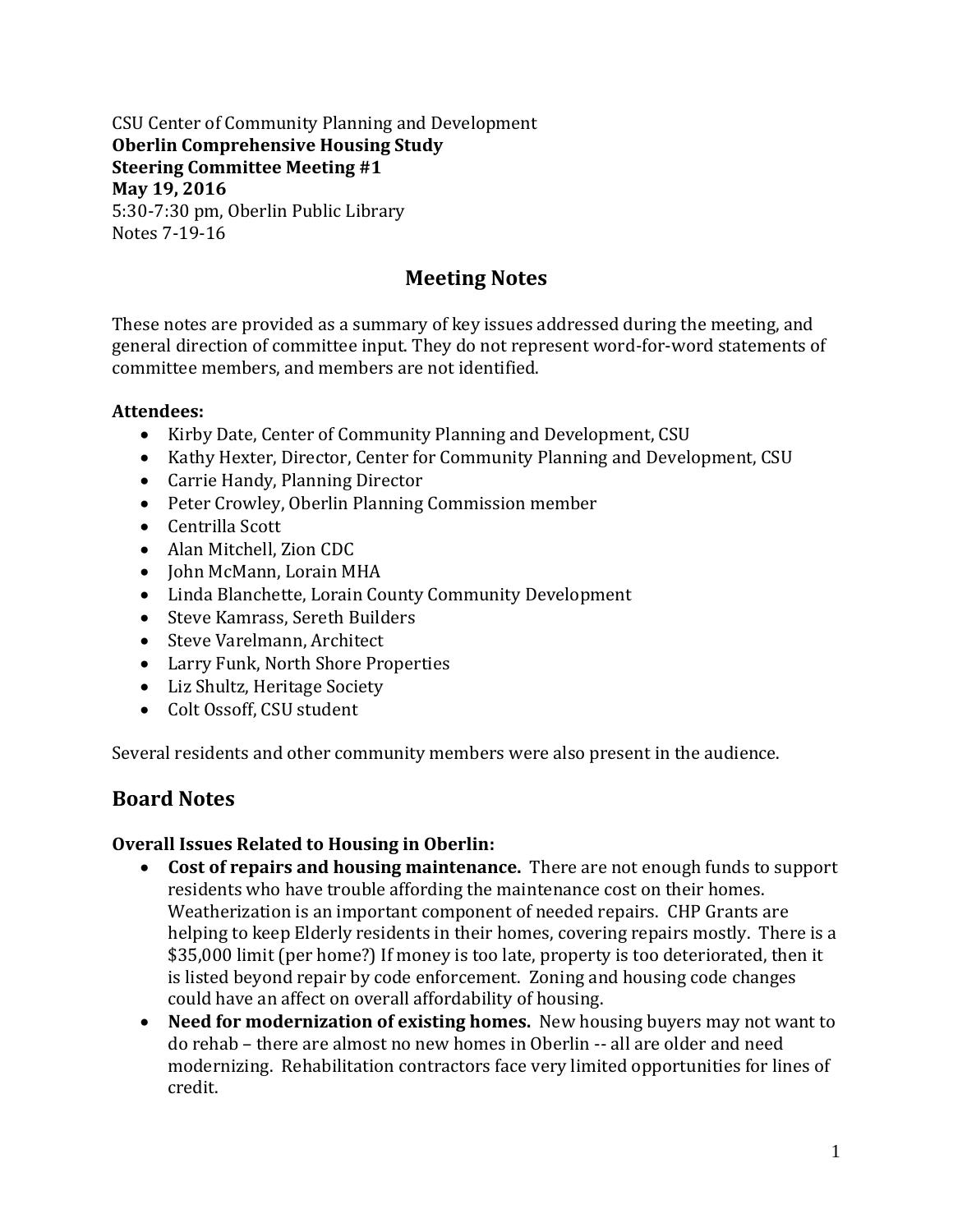- **New home development is risky.** There is some demand for new homes, but sales velocity is slow; developers must be careful, speculation not a good idea and can be risky. Incentives are needed to encourage construction of new homes that meet the market.
- **Home sizes and types are a factor in sales.** There is a need for smaller homes and universal design. People want 1500-2200 square feet (?verify); code does not allow smaller homes. Alternative housing such as cooperative housing, container housing and tiny homes could also be attractive. Seniors might find cooperative living a good option.
- **Buyers available are a factor in sales.** There are few buyers in the mid-range (\$130K-\$200K), the typical family sized home, which many homes in Oberlin fall into. Economic Development and job creation is needed to bring new mid-range buyers in to the City.
- **Lack of affordable assisted living in the City.** This is especially important that residents cannot find acceptable housing as they age. Kendal at Oberlin is the only real option and it is high end. Many residents must move out as they age out of their longtime residential housing.
- **Need for code enforcement.** Housing quality problems related to absentee landlords and lack of accountability have been longtime issues – property maintenance, bed bug infestations, illegal drug use and sales, hornets nests, etc. The City has now hired a Code Enforcement Officer. An inspection methodology and code review are needed. For some apartment complexes, the ownership is not clear, so enforceability is affected. The City used to do point-of-sale inspections, but do not currently have a program – will this be reinstated with the Code Enforcement Officer?
- **A rental registry would be useful.** The City does not require rental registry currently; such a policy would help with landlord/resident accountability, basic health and safety provisions, and emergency notification.
- **Student housing is difficult to do, but demand is shrinking.** There are regulatory barriers to producing income (what are these?). (Is there enough demand, given the steady student population of the College?) The College has recently built more dorms and on-campus housing along with off-campus coops they own – only 350 students (of 2900) are now allowed to live off-campus, compared to 1000 in the past. This has resulted in an excess of former student housing in single family homes that were chopped up to accommodate them – now families are renting the chopped up homes. Former student residences would need to be rehabbed in order to be suitable for sale to single-family buyers.
- **Quality/ Availability of multi-family (rental?) housing is limited.** There is nothing new in the City; the latest were built in the 1970's. The City does not have a zoning district to support it. Vacancy is extremely low in what does exist. Green Acres was proposed to address this need; would have provided 56 units of apartments, 6 units of townhomes. '
- **Need for short term rentals.** Codes need to allow people to rent out units short term for visiting faculty, others related to the college and other local employers.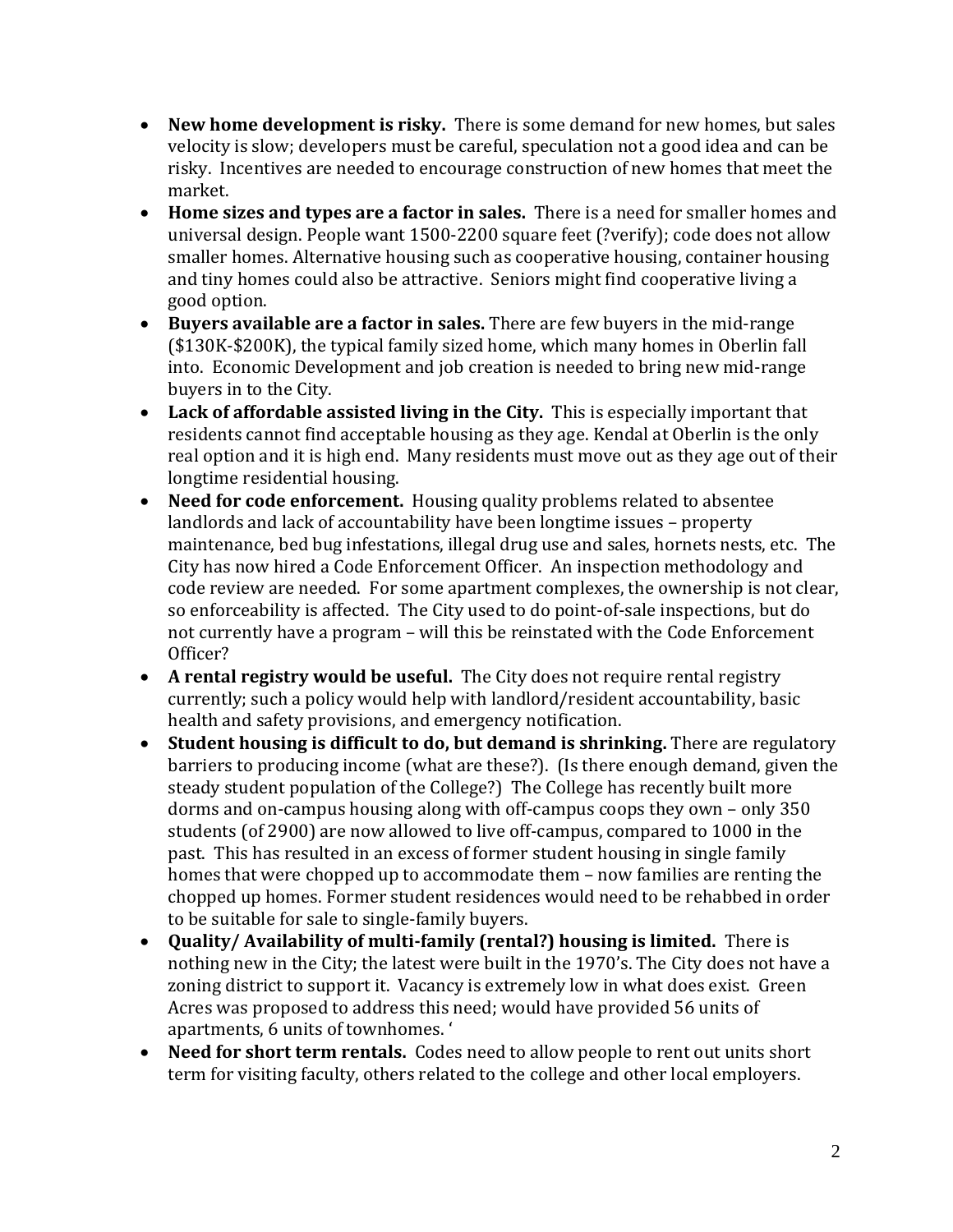- **Transportation is a factor in home sales.** True walkability is desirable but public transportation is limited to home dial-a-ride twice a week for seniors/disabled, through an agreement with Lorain County Transit. Oberlin College provides limited shuttle service to airports, etc for students, families and faculty. The larger areas available for development are not in walkable areas to the downtown.
- **Many residences are owned by the College.** College Properties is a taxable entity that owns them. (It would be good to clarify who is living in them now and what other uses they may be serving.)
- **Green Living is important to residents and could be an asset.** However, current policy may not support this concept to the extent that it could, and home renovation is needed. Model homes have been built that demonstrate the opportunities.
- **The City is becoming less attractive to employees of Oberlin College.** Fewer faculty live here than in the past; many younger faculty live in Cleveland (attracted to urban life).

## **Oberlin Community Assets**

These could be primary draws for attracting new residents.

- Excellent schools.
- Small community character. The City is self-contained, very local, there is a feeling of knowing everyone, neighbors keep an eye on the kids
- Rich culture and amenities nearby via the College
- Bike friendly/ and more walkable than many communities
- Excellent recreation opportunities
- Good services and medical care for Seniors
- Community commitment to "Green Living"
- Tappan Square is an attractive center of community activity.
- Historic charm of architecture and community scale give the feeling of stability.
- Note that "perceived" "repellants" include "goofy students, liberalism, race, intellectuals".

## **Questions to be explored and discussed:**

- What are the effects of the real estate/ local (income) taxes on community affordability?
- How can we facilitate environmentally advanced design?
- Address concerns about race/class and access to affordable housing that meets everyone's needs. How could this best be done? Are there residential concentrations of race and class within the city? Are there town-gown divisions that are reflected in housing opportunity?
- What are the opportunities for encouraging infill?
- What is the status of water/electricity delinquencies, and what does that tell us about affordability of housing costs?
- How have demographics shifted since last housing survey? (when was that done?)
- Identify and interview community organizations working on housing issues.
- Where do people who work here live? What type of housing would be desired by people who work in Oberlin but, live elsewhere (talk to employers e.g. FAA)?